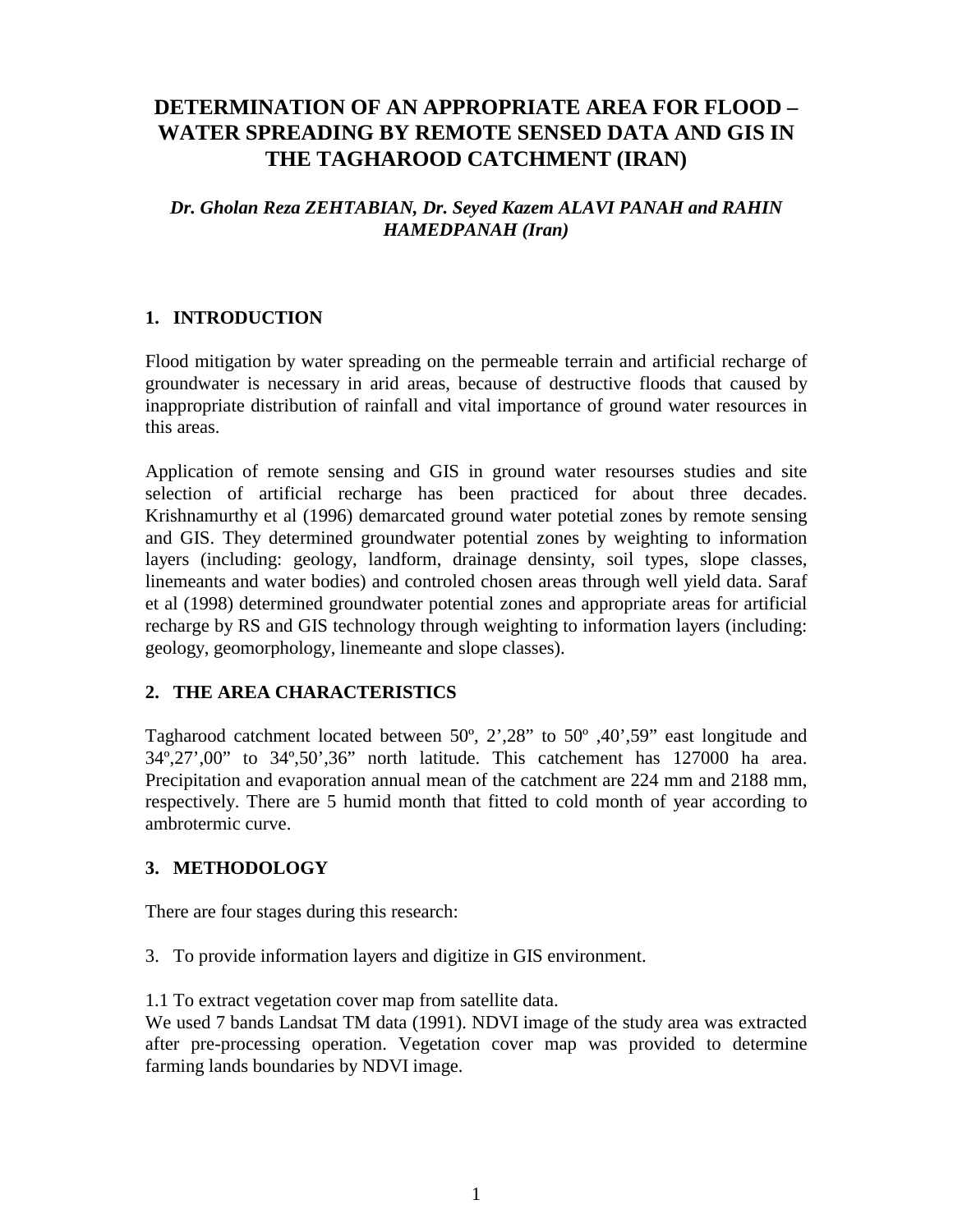1.2 To digitize the other maps to GIS environment.

Other thematic maps in this research (including slope classes map, geomorphology map, soil hydrology groups map and modified transver iso - resistivity map) were digitized.

4. To determine site selection criteria and to weight units in every layers.

Information layers in different models were weighted according to Krishnamurty et al (1996), Saraf et al (1998) and expert opinion (table 1,2,3)

| Soil hydrology | Boolean logic | Index overlay | Fuzzy logic |
|----------------|---------------|---------------|-------------|
| Groups         |               | (multi-class) |             |
|                |               |               | 0.99        |
|                |               |               | 0.8         |
|                |               |               | 0.3         |
|                |               |               | 0.01        |

**Table 1.** Weight of each unit in soil hydrobgy groups map

| Geomorphology<br>units | Boolean logic    | Index overlay<br>(multi-class) | Fuzzy logic |
|------------------------|------------------|--------------------------------|-------------|
| Active fan             |                  | 10                             | 0.99        |
| Young fan              | 1                | 10                             | 0.99        |
| Old fan                |                  | 9                              | 0.9         |
| Very young terrace     | 1                | 8                              | 0.8         |
| Young terrace          | $\mathbf{1}$     | 8                              | 0.8         |
| Old terrace            | 1                | 5                              | 0.5         |
| Colluvial deposite     | $\overline{0}$   | 5                              | 0.5         |
| Erosional fan          | $\overline{0}$   | 3                              | 0.3         |
| (mud flat)             |                  |                                |             |
| Hill                   | $\theta$         | $\theta$                       | 0.1         |
| Mountain               | $\boldsymbol{0}$ | $\theta$                       | 0.1         |

**Table 2**. Weight of each unit in geomorphology map

| Slope classes $(\% )$ | Boolean logic | Index overlay | Fuzzy logic |
|-----------------------|---------------|---------------|-------------|
|                       |               | (multi-class) |             |
| $0 - 2$               |               |               | 0.8         |
| $2-5$                 |               | 10            | 0.99        |
| $5-10$                |               |               | 0.4         |
| $10 - 20$             |               |               | 0.1         |
| >20                   | U             |               | 0.01        |

**Table 3.** Weight of each class of slope map.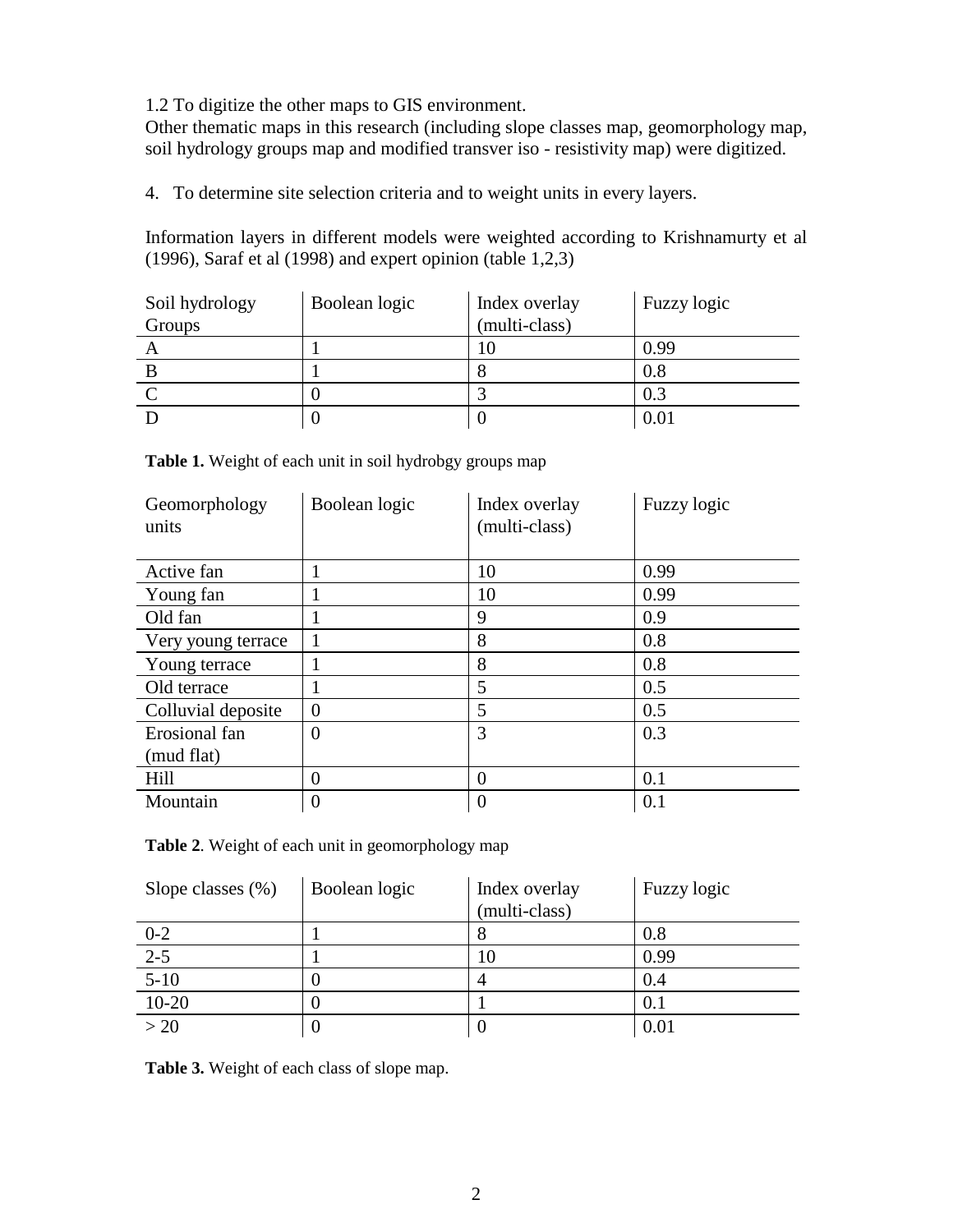5. Combination of information layera and site selection of flood water spreading in each model.

#### 3.1 Boolean logic model.

In this model weighting of each unit of maps is base on binary logic; 1 (true) or 0 (false). This model have two operators: Boolean OR and Boolean AND. Boolean OR extracts union of sets and Boolean AND extracts intersection of sets.

In this research, information layers was combined by Boolean AND operator. After determinating suitable area for floodwater spreading, the output map was crossed with vegetation cover map, then farming lands were eliminated from this map. Ultimately the zone with 8862 ha area was recognized suitable for flood water spreading in this model. In all of the following models, output map classified into five classes (very poor to very good) after layer combination. Then, the output maps were crossed with vegetation cover map and farming lands were eliminated from this map. The characteristics of each model will explain in the consequence sections.

#### 3.2 Index overlay models.

Index overlay models allow for a more flexible combination of maps than is possible with Boolean logic combination operation alone. There are two types for this model :

#### 3.2.1. Binary evidence maps.

The simplest kind of index overlay is where the input maps are binary and each map carries a single weight factor. The result is a value ranging between 0 and 1, which can be classified into appropriate intervals for mapping. At any location, the output score, is defined as :

$$
S = \sum_{i}^{n} Wi \text{ class}(mapi) / \sum_{i}^{n} Wi
$$

wi : The weight of the *i*-th map class (mapi) : Either 1 for suitable and 0 for unsuitable

According to references and expert judgment, weight value 4 for geomorphology and soil hydrology groups maps and weight value 5 for slope map were assigned. In this model a zone with 8862 ha area was recognized suitable for floodwater spreading.

### 3.3.2. Multi class maps.

In this model the map classes (units) occuring on each input map are assigned different scores, as well as the maps themselves receiving different weights as before,

$$
S = \begin{array}{cc} n & n \\ \sum\limits_i Sij \; Wi \; / \; \sum\limits_i Wi \\ i & i \end{array}
$$

S : The score for an area object.

Wi : The weight for the *i*-th input map.

Sij : The score for the j-th class of the i-th map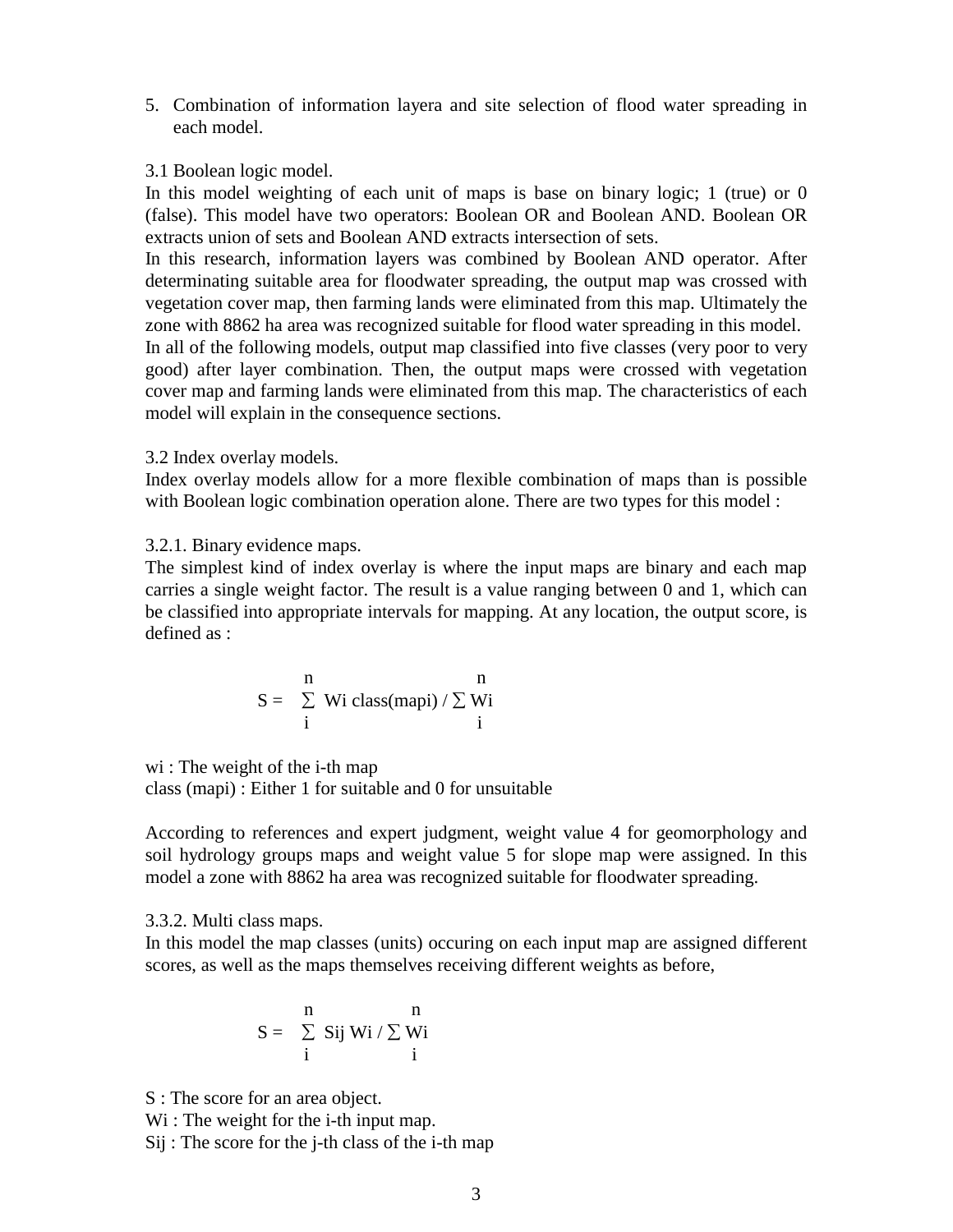A zone with 8867 ha area , was recognized suitable for floodwater spreading in this model.

3.3. Fuzzy logic model.

Membership of a fuzzy set, is expressed on a continuous scale from 1 (full membership) to 0 (full non - membership). In this research four operators of fuzzy logic model were used for combination.

3.3.1. This is equivalent to a Boolean AND (logical intersection) operation on classical set values of  $(1,0)$ .

$$
\mu
$$
 combination = Min ( $\mu$ A,  $\mu$ B,  $\mu$ C, ...)

µA is the membership value for map A, and so on.

A zone with 4576 ha area was recognized suitable for floodwater spreading in this model.

3.3.2. Fuzzy algebraic product. The combined membership function is defined as :

$$
\mu \text{ combination} = \prod_{i=1}^{n} \mu i
$$

µi is the fuzzy membership function for the i-th map.

The combined fuzzy membership values tend to be very small with this operator, due to the effect of multiplying several numbers less than 1.

A zone with 4576 ha area was recognized suitable for floodwater spreading in this model.

3.3.3. Fuzzy algebraic sum.

The combined membership function is defined as :

$$
\mu \text{ combination} = 1 - \prod_{i=1}^{n} \mu i
$$

The result is always larger (or equal to) the largest contributing fuzzy membership value.

A zone with 37137 ha area was recognized suitable for floodwater spreading in this model.

#### 3.3.4. Fuzzy Gama

This defined in terms of the fuzzy algebraic product and fuzzy algebraic sum by :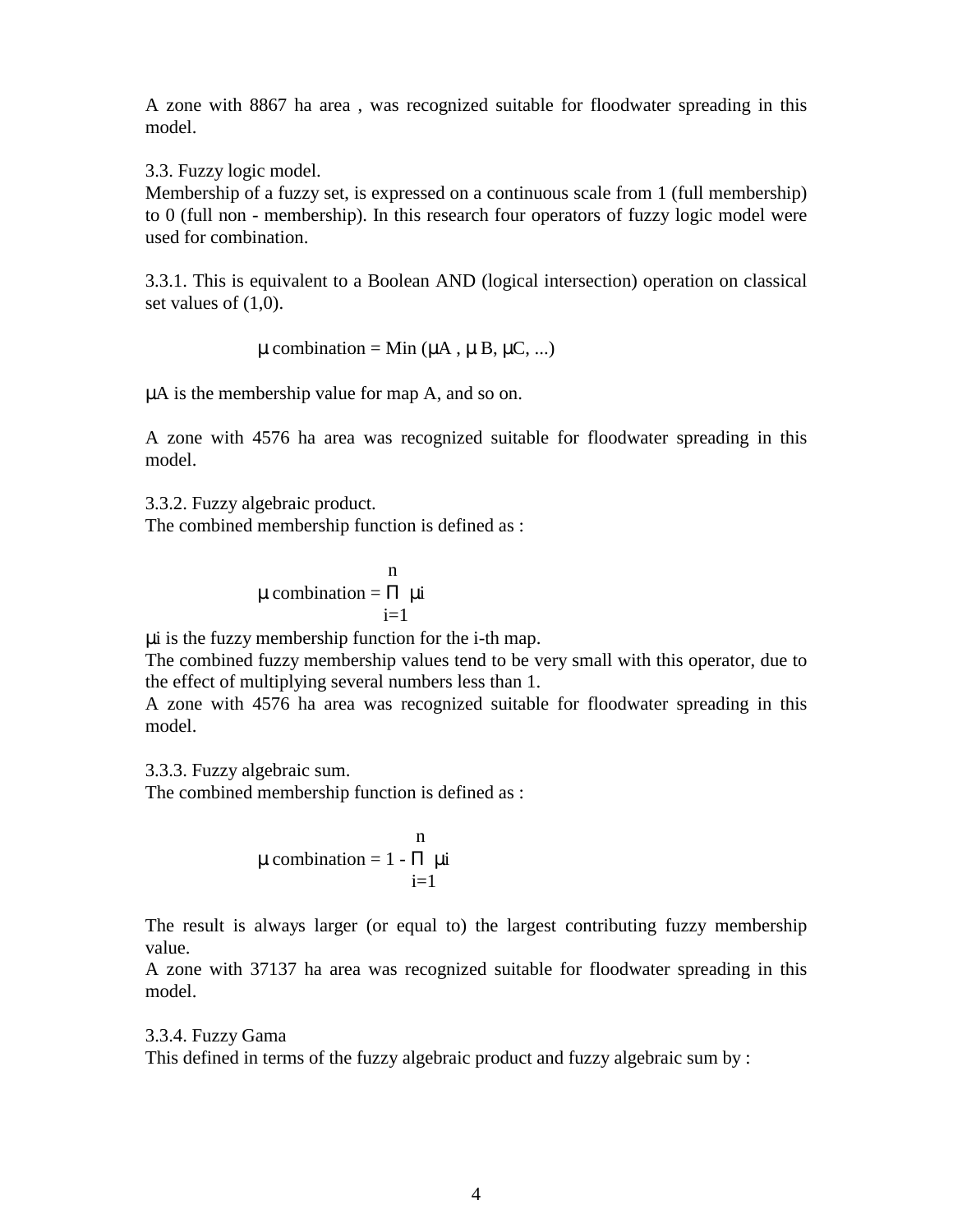gama 1- gama  $\mu$ combination = (Fuzzy sum)  $*$  (Fuzzy product)

gama is a parameter chosen in the range  $(0,1)$ , when gama is 1, the combination is the same as the fuzzy algebraic sum, and when gama is 0, the combination equals the fuzzy algebraic product.

Output maps in gama operators (0.1-0.9) were classified to five classes and farming lands were eliminated from this maps.

6. Evalution of models

Two types of control zones were selected for evaluting of models :

- **I-** Suitable areas that determined by agriculture ministry researches.
- **II-** Suitable areas that determined according to selecting the best unit of each map, such as : geomorphology, soil hydrologic groups, slope classes and modified transver iso-resistivity map\*

\* Transver resistivity = speciefic electrical resistivity  $\times$  alluvium depth.

Then each map in models were crossed with control area map, and overlap percentage between suitable area in each model and suitable area in control area map was determined as the criterion of appropriatness of models for site selection in the study area.

### **4. CONCLUSION**

- 1. As the Gama operator (0.1-0.3) in fuzzy logic model have the most overlap with the control zones, this model might be the best one among the models for the study area.
- 2. Site selection accuracy decreases by increasing gama and this is a dramatic decrease in gama>0.82.
- 3. There is a weak accuracy and applicability in Boolean logic model for site selection because of its nature.
- 4. To increase the number of information layers and to use of them in the model, to get the more accuracy in site selection. This presents differences among models more obvious.

### **REFERENCES**

- 1. Saraf, A.K. , P.R. Choudhury, 1988, Integrated remote sensing and GIS for groundwater exploration and identification of artificial recharge sites, International journal of Remote sensing, 10, 1825-1814.
- 2. Krishnamurty, J. et al , 1996, An approach to demarcate groundwater potential zones through remote sensing and a geographic information system, International Journal of Remote Sensing, 10 , 1876-1884.